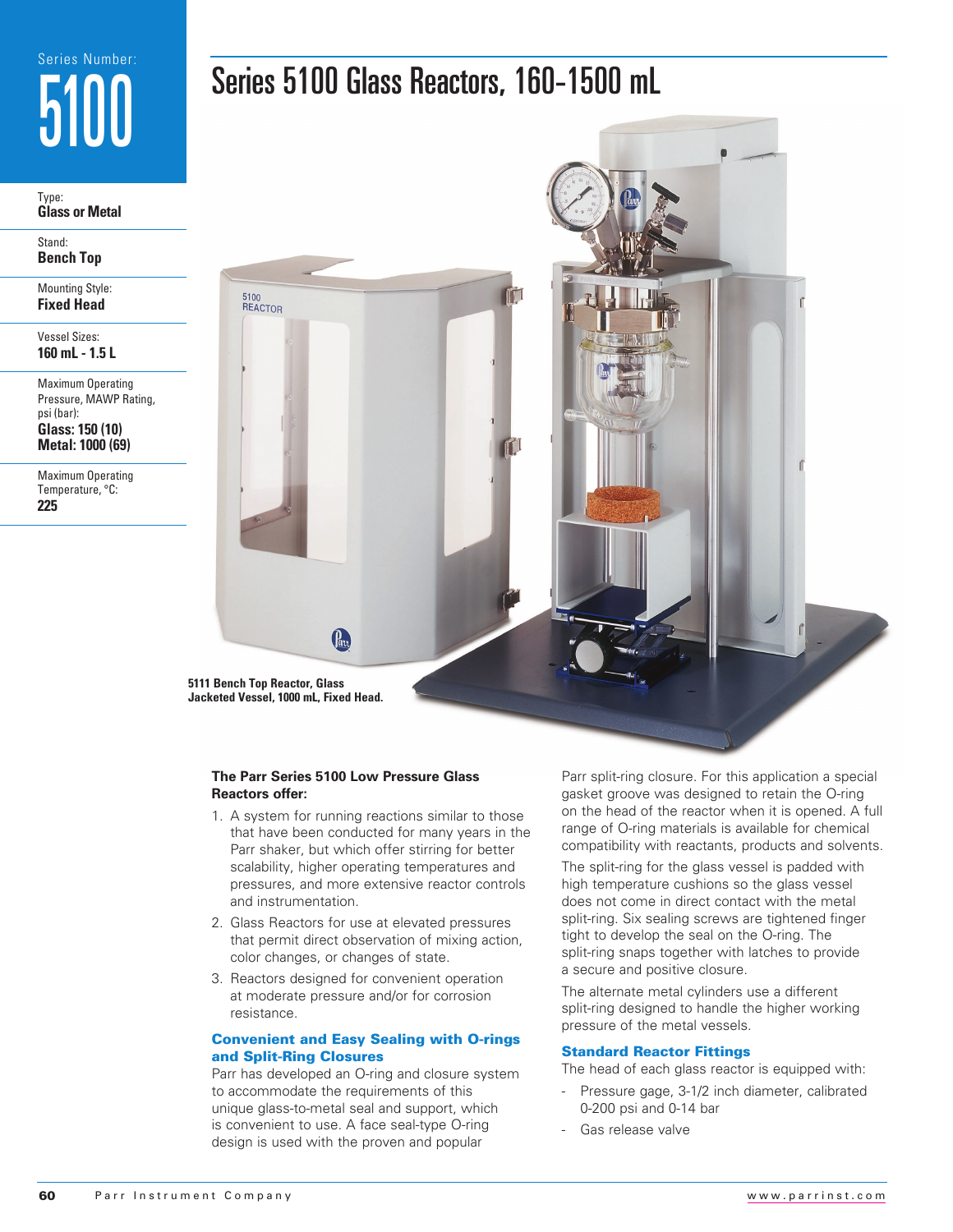



- Gas inlet valve
- Liquid sampling valve
- Internal thermocouple
- Internal cooling loop standard 300 mL to 1.5 L
- Internal stirrer with magnetic drive
- Heads intended for use with glass cylinders are equipped with spring-loaded relief valves adjustable between 50-150 psi.
- All heads are equipped with a rupture disc rated for 1000 psi.
- Internal fittings are T316 Stainless Steel with optional PTFE coating.

#### Materials of Construction

These reactors are a combination of a glass reaction vessel with a metal head, internal stirrer, dip tube, thermowell, cooling loop, and external valves and fittings, or alternately an all metal system.

The standard material of construction for the head is Type 316 Stainless Steel with PTFE coated T316SS internals. As an alternative the head and internal wetted parts can be provided in any of the standard Parr materials of construction. See the 5100 Ordering Guide, page 63.

#### **Size**

Series 5100 Reactors can be easily converted between the 160, 300, 450, and 600 mL sizes by simply changing the cylinders and internal parts. In a similar manner, 1 L and 1.5 L are interchangeable. While the 160-600 mL stand cannot be converted to hold 1 and 1.5 L vessels, the larger stand can be converted to accommodate the 160-600 mL vessels. If you plan to convert at a later time, be sure to order the stand for the largest size you plan to use so the shield and supports will not have to be replaced.

#### Heating and Temperature Control

These reactors are available with either jacketed or non-jacketed glass or metal cylinders allowing for heating by either a user supplied circulator or with a removable heating mantle respectively. While we would normally expect glass vessels to be equipped with circulating jackets to maintain their transparent feature, some users may not need to heat their reactions or may prefer to use removable heating mantles when they need to work at elevated temperatures. Although transparency is not an issue with metal vessels, users will generally want to select the same heating method for metal

vessels as they use for glass vessels so they can utilize the same heating and control system for both.

Users who are using a circulating bath that has its own temperature control for use with these reactors will want to order the reactor without a heating mantle and may only need a motor controller for stirring speed to complete the system. Most laboratory circulators should be adequate for these small vessels. Moveable electric heating mantles are available for vessels that do not have attached circulating jackets. These mantles are for use with 115 or 230 VAC.

#### 5110 Conversion Sets: Glass to Metal or Metal to Glass

Series 5100 Reactors can be easily converted between glass and metal cylinders. The conversion sets include the cylinder, closure, gage and safety relief devices for the "converted to" system. Sets do not include heater.

#### 5110 & 5120 Conversion Sets

#### Glass to Metal

| <b>Catalog Number</b> | Size, mL | <b>Converts From</b> | <b>Converts To</b> |
|-----------------------|----------|----------------------|--------------------|
| 5110A                 | 300      | Glass Jacketed       | Metal Jacketed     |
| 5110B                 | 300      | Glass                | Metal              |
| 5110C                 | 450      | Glass Jacketed       | Metal Jacketed     |
| 5110D                 | 450      | Glass                | Metal              |
| 5110E                 | 600      | Glass Jacketed       | Metal Jacketed     |
| 5110F                 | 600      | Glass                | Metal              |
| 5110M                 | 215      | Glass Jacketed       | Metal Jacketed     |
| 5110N                 | 160      | Glass                | Metal              |
| 5120A                 | 1000     | Glass Jacketed       | Metal Jacketed     |
| 5120B                 | 1000     | Glass                | Metal              |
| 5120C                 | 1500     | Glass Jacketed       | Metal Jacketed     |
| 5120D                 | 1500     | Glass                | Metal              |

### Metal to Glass

| <b>Catalog Number</b> | Size, mL | <b>Converts From</b> | <b>Converts To</b> |
|-----------------------|----------|----------------------|--------------------|
| 5110G                 | 300      | Metal Jacketed       | Glass Jacketed     |
| 5110H                 | 300      | Metal                | Glass              |
| 51101                 | 450      | Metal Jacketed       | Glass Jacketed     |
| 5110J                 | 450      | Metal                | Glass              |
| 5110K                 | 600      | Metal Jacketed       | Glass Jacketed     |
| 5110L                 | 600      | <b>Metal</b>         | Glass              |
| 5110P                 | 215      | Metal Jacketed       | Glass Jacketed     |
| 51100                 | 160      | Metal                | Glass              |
| 5120E                 | 1000     | Metal Jacketed       | Glass Jacketed     |
| 5120F                 | 1000     | Metal                | Glass              |
| 5120G                 | 1500     | Metal Jacketed       | Glass Jacketed     |
| 5120H                 | 1500     | Metal                | Glass              |

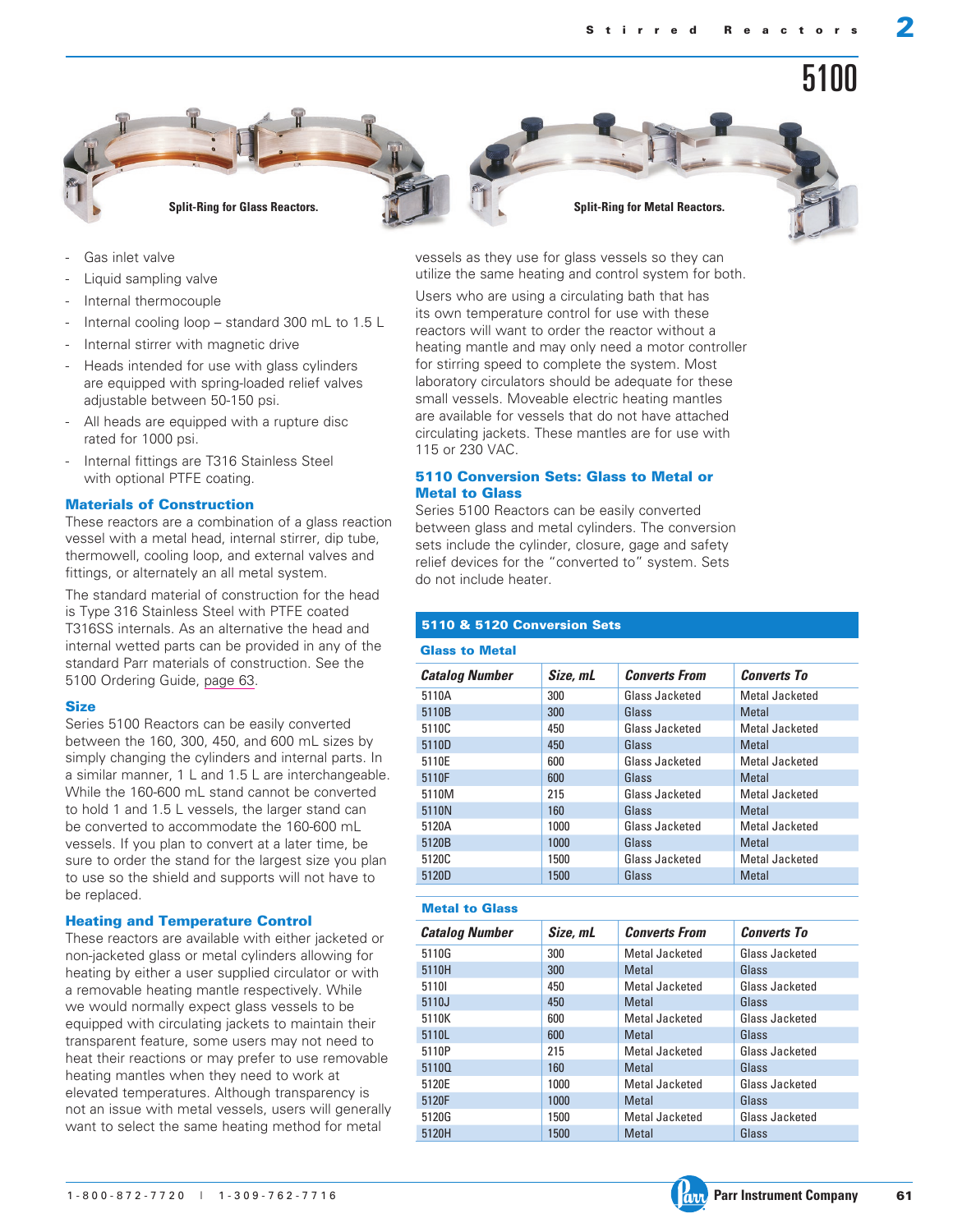### Series 5100 Glass Reactors, 160-1500 mL

| <b>Series 5100 Pressure Reactor System Specifications</b>                                                                   |                                                      |                  |                                                                                                    |                   |                  |                  |
|-----------------------------------------------------------------------------------------------------------------------------|------------------------------------------------------|------------------|----------------------------------------------------------------------------------------------------|-------------------|------------------|------------------|
| Shaded bar indicates specifications that change within series.                                                              |                                                      |                  |                                                                                                    |                   |                  |                  |
| <b>Model Number</b>                                                                                                         | 5101                                                 | 5102             | 5103                                                                                               | 5104              | 5111             | 5112             |
| <b>Approximate Volume, mL</b>                                                                                               | 300                                                  | 450              | 600                                                                                                | 160               | 1000             | 1500             |
| <b>Maximum Pressure, Glass</b>                                                                                              |                                                      |                  | 150 psi (10 bar)                                                                                   |                   |                  |                  |
| <b>Maximum Pressure, Metal</b>                                                                                              |                                                      |                  |                                                                                                    | 1000 psi (69 bar) |                  |                  |
| <b>Maximum Temperature</b>                                                                                                  |                                                      |                  |                                                                                                    |                   |                  |                  |
| with FKM 0-ring                                                                                                             | 225 °C                                               |                  |                                                                                                    |                   |                  |                  |
| with FFKM 0-ring, Glass Vessel                                                                                              | 225 °C                                               |                  |                                                                                                    |                   |                  |                  |
| with FFKM 0-ring, Metal Vessel                                                                                              |                                                      |                  | 300 °C                                                                                             |                   |                  |                  |
| <b>Reactor Details</b>                                                                                                      |                                                      |                  |                                                                                                    |                   |                  |                  |
| <b>Mounting Style</b>                                                                                                       |                                                      |                  | <b>Fixed Head</b>                                                                                  |                   |                  |                  |
| <b>Stand Type</b>                                                                                                           |                                                      |                  |                                                                                                    | <b>Bench Top</b>  |                  |                  |
| Closure                                                                                                                     |                                                      |                  | Glass Vessels: 6 Thumb Screws; Metal Vessels: Split-Rings (6 Thumb Screws)                         |                   |                  |                  |
| <b>Valve Connections</b>                                                                                                    |                                                      |                  |                                                                                                    | 1/8" Male NPT     |                  |                  |
| Magnetic Stirrer, Model No.                                                                                                 |                                                      |                  | A1120HC9                                                                                           |                   |                  |                  |
| Maximum Torque                                                                                                              |                                                      |                  | 16 Inch-Pounds                                                                                     |                   |                  |                  |
| Impeller(s)                                                                                                                 | $\mathbf{1}$                                         | $\overline{2}$   | $\overline{2}$                                                                                     | $\mathbf{1}$      | $\overline{2}$   | $\overline{2}$   |
| <b>Stirrer Motor</b>                                                                                                        |                                                      |                  | 1/8 hp variable speed                                                                              |                   |                  |                  |
| Pressure Gage, Size                                                                                                         |                                                      |                  | 3.5 inches                                                                                         |                   |                  |                  |
| Range, Glass Cylinder                                                                                                       |                                                      |                  | 0-200 psi (14 bar)                                                                                 |                   |                  |                  |
| Range, Metal Cylinder                                                                                                       |                                                      |                  | 0-1000 psi (69 bar)                                                                                |                   |                  |                  |
| <b>Temperature Measurement</b>                                                                                              |                                                      |                  | Fixed, Type J, Thermocouple                                                                        |                   |                  |                  |
| <b>Cooling Coil</b>                                                                                                         | Single Loop Included<br>None<br>Single Loop Included |                  |                                                                                                    |                   |                  |                  |
| <b>Heater Style</b>                                                                                                         |                                                      |                  | Mantle                                                                                             |                   |                  |                  |
| Heater Power Glass, Watts                                                                                                   | 510                                                  | 590              | 780                                                                                                | 400               | 400              | 550              |
| <b>Heater Power Metal, Watts</b>                                                                                            | 510                                                  | 590              | 780                                                                                                | 400               | 450              | 650              |
| <b>Electrical Supply</b>                                                                                                    |                                                      |                  |                                                                                                    |                   |                  |                  |
| Volts, AC                                                                                                                   |                                                      |                  | 115 / 230                                                                                          |                   |                  |                  |
| Maximum Load, amps, 115 / 230                                                                                               |                                                      |                  | 9/5                                                                                                |                   |                  |                  |
| <b>Cylinder Dimensions</b>                                                                                                  |                                                      |                  |                                                                                                    |                   |                  |                  |
| I.D. x Depth, inches                                                                                                        | $2.5 \times 4.0$                                     | $2.5 \times 6.0$ | $2.5 \times 8.0$                                                                                   | $2.5 \times 2.0$  | $4.0 \times 6.0$ | $4.0 \times 8.0$ |
| Vessel Assembly Weight, Glass, pounds                                                                                       | 15                                                   | 15               | 16                                                                                                 | 14                | 29               | 28               |
| Vessel Assembly Weight, Metal, pounds                                                                                       | 18                                                   | 19               | 21                                                                                                 | 16                | 33               | 36               |
| Cylinder Weight, Glass, pounds                                                                                              | 0.8                                                  | 1.1              | 1.4                                                                                                | 0.5               | 3.0              | 4.1              |
| Cylinder Weight, Metal, pounds                                                                                              | 3.4                                                  | 4.6              | 5.9                                                                                                | 2.2               | 8.3              | 10.8             |
| <b>Reactor/Stand Dimensions</b>                                                                                             |                                                      |                  |                                                                                                    |                   |                  |                  |
| Width x Depth w/o Controller, inches                                                                                        | 17 x 24<br>$21 \times 26$                            |                  |                                                                                                    |                   |                  |                  |
| Height, inches                                                                                                              |                                                      |                  | 30                                                                                                 |                   |                  | 33               |
| Weight, pounds                                                                                                              | 60                                                   | 63               | 66                                                                                                 | 60                | 109              | 113              |
| <b>Spare Parts Kit</b>                                                                                                      |                                                      |                  | 5109M                                                                                              |                   |                  | 5119M            |
| Weights and dimensions are estimated from the base model. Final weights and dimensions will vary based on options selected. |                                                      |                  | Other options available. See Ordering Guide, visit www.parrinst.com, or call for more information. |                   |                  |                  |